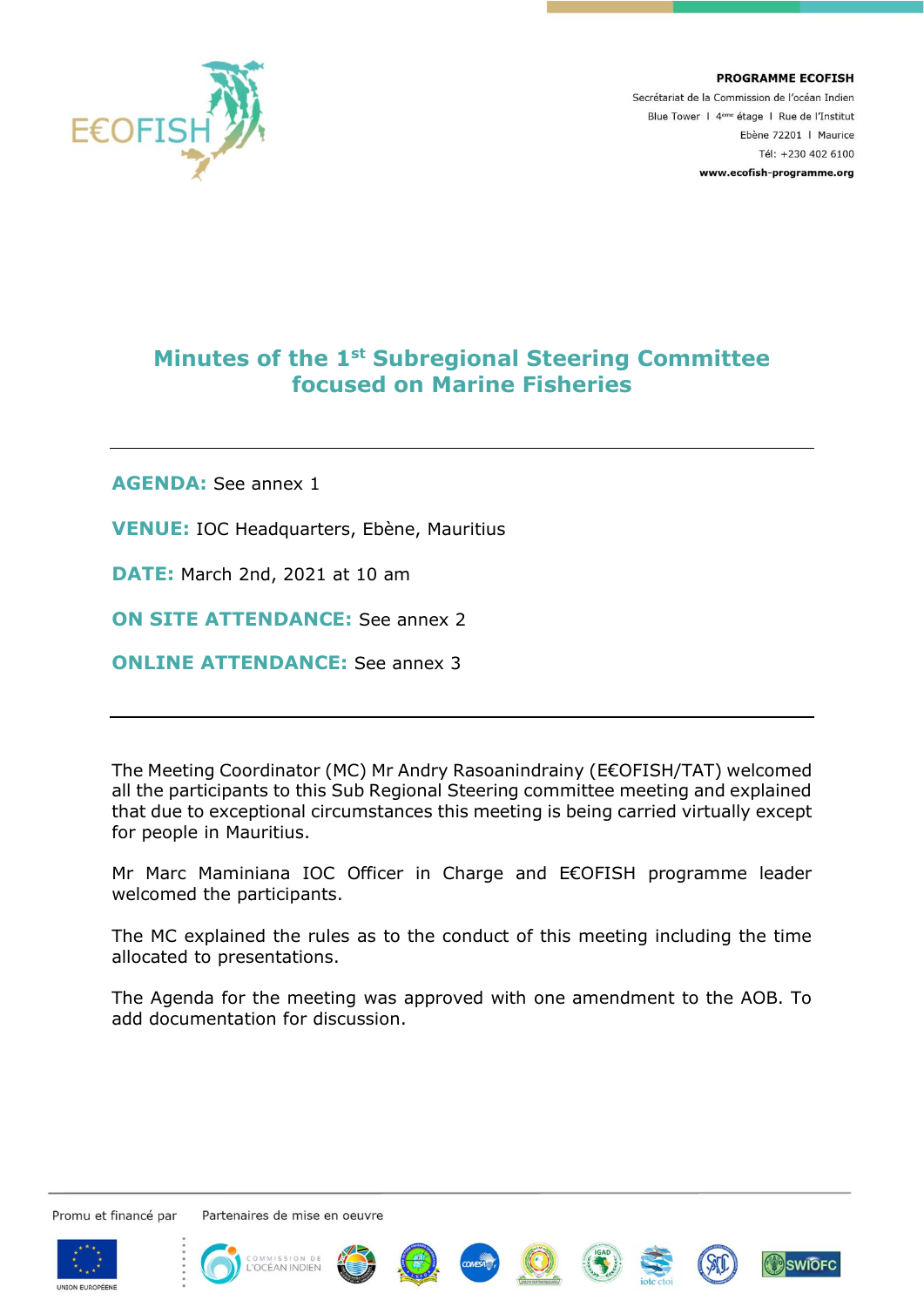## **1.0 Setting the scene**

The Chair requested Dr. S. Sweenarain to present the overview of the E€OFISH programme.

 In his presentation Dr. Sweenarain spoke on the cross-cutting nature of the E€OFISH programme, the genesis of the E€OFISH and commented on the high-level log frame which is the DNA of the Programme charter. He continued and informed on the E€OFISH programme, the workplans and the various result areas: R1 on policies and governance, R2 on MCS activities and the PRSP, R3 which deals with the call for proposals and under the EUD MUS control. He explained the coverage of the E€OFISH programme, the relationship between the result areas. He further explained the architecture of the integrated programme and the institutional linkages DMRO/ IPMU and between DMRO's. Finally, the governance structure of the E€OFISH was also presented.

## **2.0 Country presentations**

- **Comoros:** Dr. K. Thabiti, E€OFISH National Focal point for Comoros gave an intensive presentation of the fisheries sector in Comoros. He spoke on the fisheries situation in Comoros (Catch, industrial fisheries, artisanal and traditional fishing, octopus fishing). Basically, the Comoros catch amounts to some 17,600 tonnes. However, the potential catch has been estimated at 33,000 tonnes. Some 23,350 fishers have been registered. The demersal species are overfished and species such as the *lethrinus Mahsena* seems to be on the decline.50 species of corals have been identified and these are fast degrading. DR. Thabiti presented the organigram of the fisheries (DGRH) and a historic of previous projects funded by overseas donors (JICA, BAD, FED, FAO, PRSP, SmartFish, Swiofish, EU and others. The fisheries legislation dates from back to 2007 and need a complete overhaul. Data collection and a host of other activities needs to be addressed. Various actions are listed and needs to be addressed as soon as possible.
- **Djibouti:** The total capture amounts to some 2,322 tonnes with a value of roughly 6.1 Million USD. Some 177 commercial fishing boats operates in the waters of Djibouti. Fish stocks are not overfished and only locals are allowed to fish. The fisheries sector (5 objectives) seems to be well managed e.g., the regulations of licences for fishing (l'Arrêté n°2007- 0036/PR/MAEM du 17 Janvier 2007) or the setting up of consultative committees for fisheries governance. Various programmes are ongoing (Prarev financed by FIDA, a TCP from the FAO due to start soon). Data collection & analysis, monitoring activities, Fish aggregating devices to reinforce capacity at all levels and capacity building in various fields are priority actions identified.
- **Kenya:** Marine catches reached 27,643 tonnes in 2019, however the estimated potential (FAO 1981) is 450,000 tonnes, some 93% of the catch are artisanal. Various Laws (ACTS) and regulations guide the management of fisheries both at the National and county governments level. Various programmes are presently ongoing. Challenges relates to insufficient

Promu et financé par















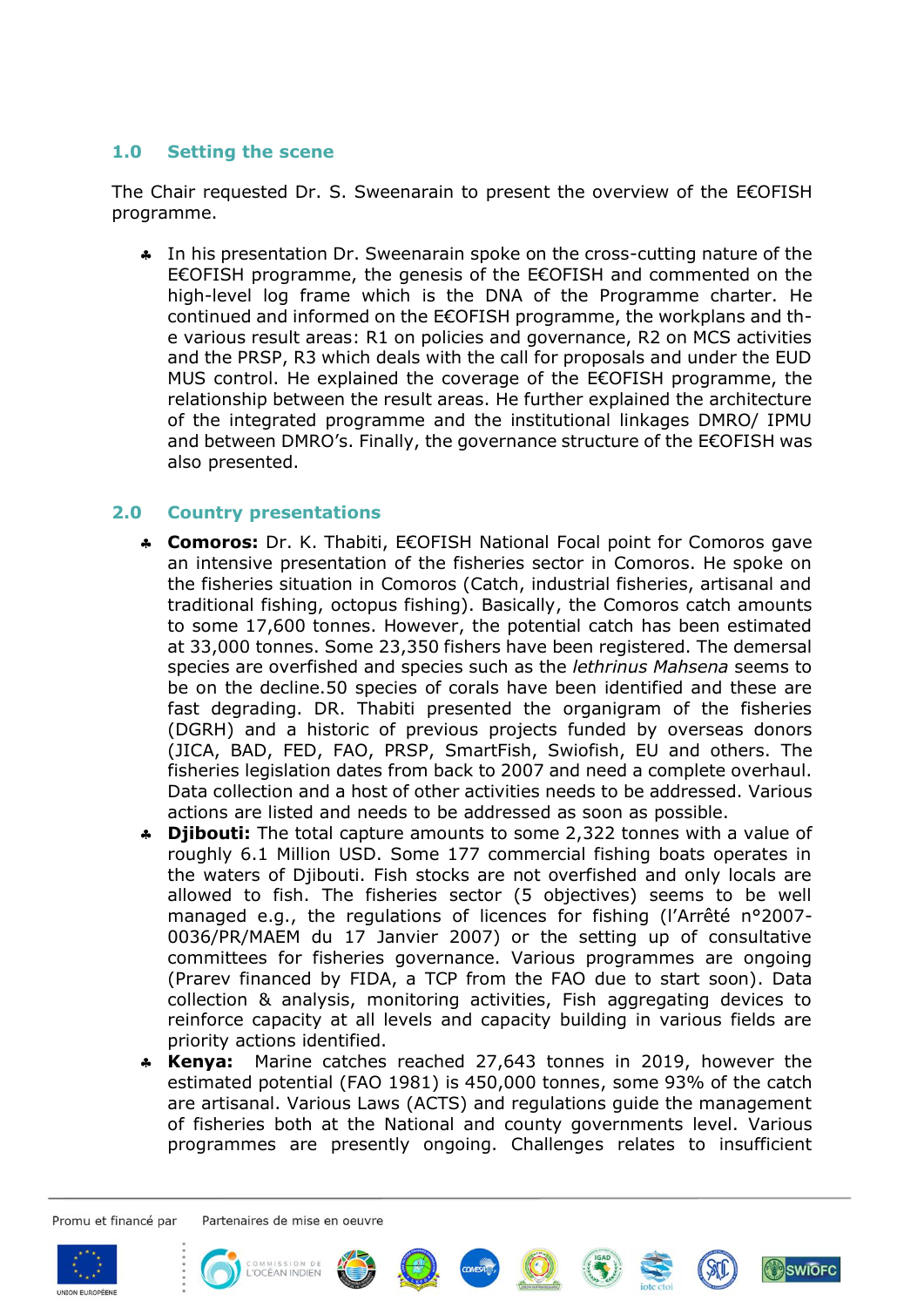human resources at KMFRI, Stock assessment, conflicts & illegal fishing, capacity building and foreign fishing vessels.

- **Mauritius:** The artisanal fisheries production amounts to 2,050 tonnes and comprises the banks fishery, St Brandon fishery, semi-industrial and deepwater fishery). On the industrial side some 26,940 t of tuna and 840 tonnes from the semi-industrial fisheries are recorded. According to the IOTC the yellow fin tuna seems to be the only fish overfished. The fisheries and marine Resources Act of 2007, and various regulations are the main legal instruments for management of the fisheries sector. Various tools/instruments have also been set up to combat IUU. The main challenges relate to stock assessment/surveys, capacity building, inadequate funding for research & investment, lack of enforcement personnel, climate change etc.
- **Mozambique:** A general decrease in catches (around 10%) has been noted for all fisheries. In 2020, only 808 t of Gamba were fished out of an allowable catch of 3,790 t. Three management plans namely for shallow water shrimps, demersal fish and deep-water crustaceans were approved. Various projects are ongoing, some funded by Swiofish.
- **Seychelles:** The total catch for the artisanal fishery was 4.740 t in 2018. The semi-industrial long line fishery caught 1,235t in 2019 as compared to 635 in 2018.The catch was relatively healthy however signs of overfishing are being noted. Catch assessment surveys are ongoing. The fisheries policy of 2019 -2029 was approved by the government and a 3-year comprehensive plan was developed to implement the short-term actions. The New SMSA ACT 2019 takes care of registration for boats > 10 M and Identification of fishing vessels < 10 M. Various programmes are ongoing. Some of the challenges relate to Communication and visibility and capacity building/training.
- **Somalia:** In 2017 Somalia produced some 1,057.6 million tonnes of fish. In 2019, Some 60,000 t were caught by long liners. Note that Somalia embraces the Somali current large marine ecosystem (SCLME) with rich fishing grounds. Management Plans for offshore licensing, seafood consumption, lobster reduction and the Blue Economy Strategy are implemented. Ongoing programmes relates to catch data. improvement of seafood consumption. Blue economy, multi sector integrated programme and the productive sector development. The following are planned for future interventions: feasibility for ports, establishment of a Somali fisheries institute, co management and phase II of the catch data collection. Challenges relates to postharvest losses, fishing skills, use of technologies, IUU and EEZ surveillance, preservation and conservation and logistics. However potential for the development of the fisheries sector are immense.
- **Sudan:** The fish production in 2017 was 1,796 t. However, the potential ranges from 5,000 to 8,000 t. The marine sector is rich in biodiversity. The Marine law of 2008 caters for the registration of fishing boats and canoes. The development strategy relates to improvement of governance framework, securing financing, co-management, protection of the marine environment and addressing IUU. The prospects and challenges relate to training & capacity building at various levels and addressing fisheries governance.
- **Reunion Island:** The renewal of the fishing fleet (boats less than 12 metres) is a priority action for Reunion. Various plans have been or are near

Promu et financé par















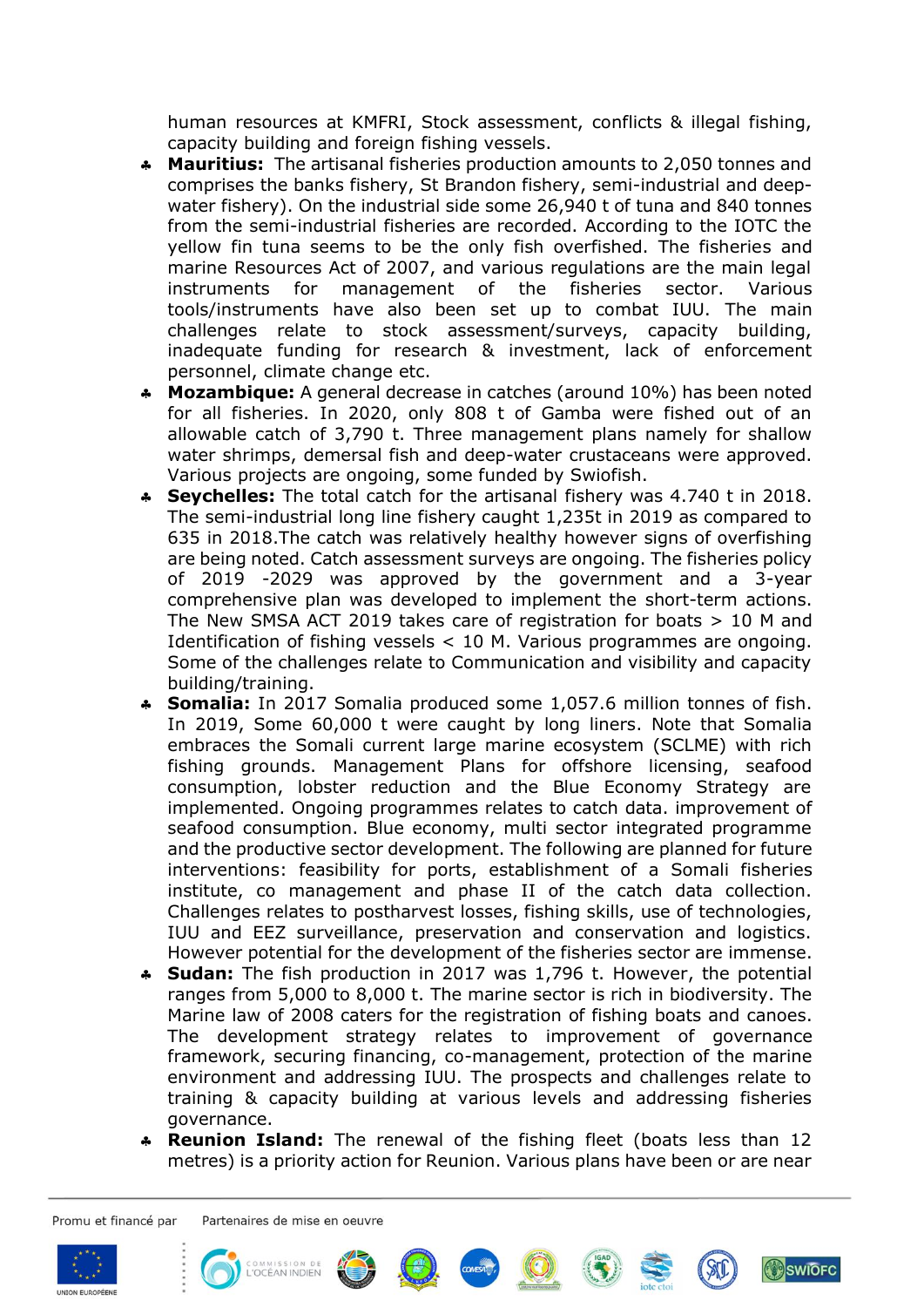completion. These include the following: demersal fisheries, nets fishing, mini long line, artificial habitats and Implementation of the FEAMP programme. Several programmes are ongoing: FAD fisheries, Port infrastructures, creation of a cooperative for procurement of fisheries needs, Creation of a stakeholders organisation etc. The development of Pesca/tourism activities is planned as part of the diversification process. Challenges relates to IUU fishing, reinforcement of scientific research/fishers' collaboration, fighting fish imports and communication and visibility.

## **3.0 DMROs presentations**

 **COMESA:** The key COMESA priority areas relate to Fisheries management and governance, Support to value addition and trade and Combating IUU fishing/ Reduce incidence. With assistance (NKE's) from E€OFISH the following activities were accomplished: (1) Concept note developed and agreed on, Profile of fisheries in costal MS were assessed, (2) draft document developed by the NKE in collaboration with IPMU and COMESA, (3) situational analysis of marine fisheries production, level of trade and capacity gaps including development needs, (4) Remaining action is to employ consultant and engage in the development of strategy with the support of E€OFISH, (5) Present the developed strategy to MS for their inputs and conduct regional validation meeting and present it to Policy Organ meeting.

COMESA is currently collaborating with IGAD on the issue of peace and security. COMESA is also the region which benefitted most from the call for proposals launched by the EUD (MUS) with 5 projects approved and implemented. A consultant has also been hired to work on the Blue Economy Fisheries Satellite Account (BEFSA), which is being led by COMESA.

- **IGAD:** IGAD has five priority areas, namely the following: (1) Improving research capacities, (2) Governance on transboundary large lakes, reservoirs & rivers, Blue economy in the IGAD region, improving coordination and collaboration and Improve MCS in the region. Various activities are proposed to address the above priority areas.
- **SADC:** The four priority areas from SADC relates to **1:** Support to the management of shared fisheries resources in SADC region, **PI 2:** Support actions to combat IUU fishing challenges, including the development & operationalization of the SADC Regional Fisheries Monitoring Control & Surveillance Coordination Centre (MCSCC)*),* **PI 3:** Small-Scale Fisheries (SSF) development in SADC *and* **PI 4:** Other contingent issues (Aquaculture activities including aquatic animal health (AAH), aquaculture certification & others). Many activities were addressed during the assistance provided by E€OFISH. The following were also achieved:
- Conducted a situational analysis for Tanzania & Mozambique (report submitted & approved)

Promu et financé par













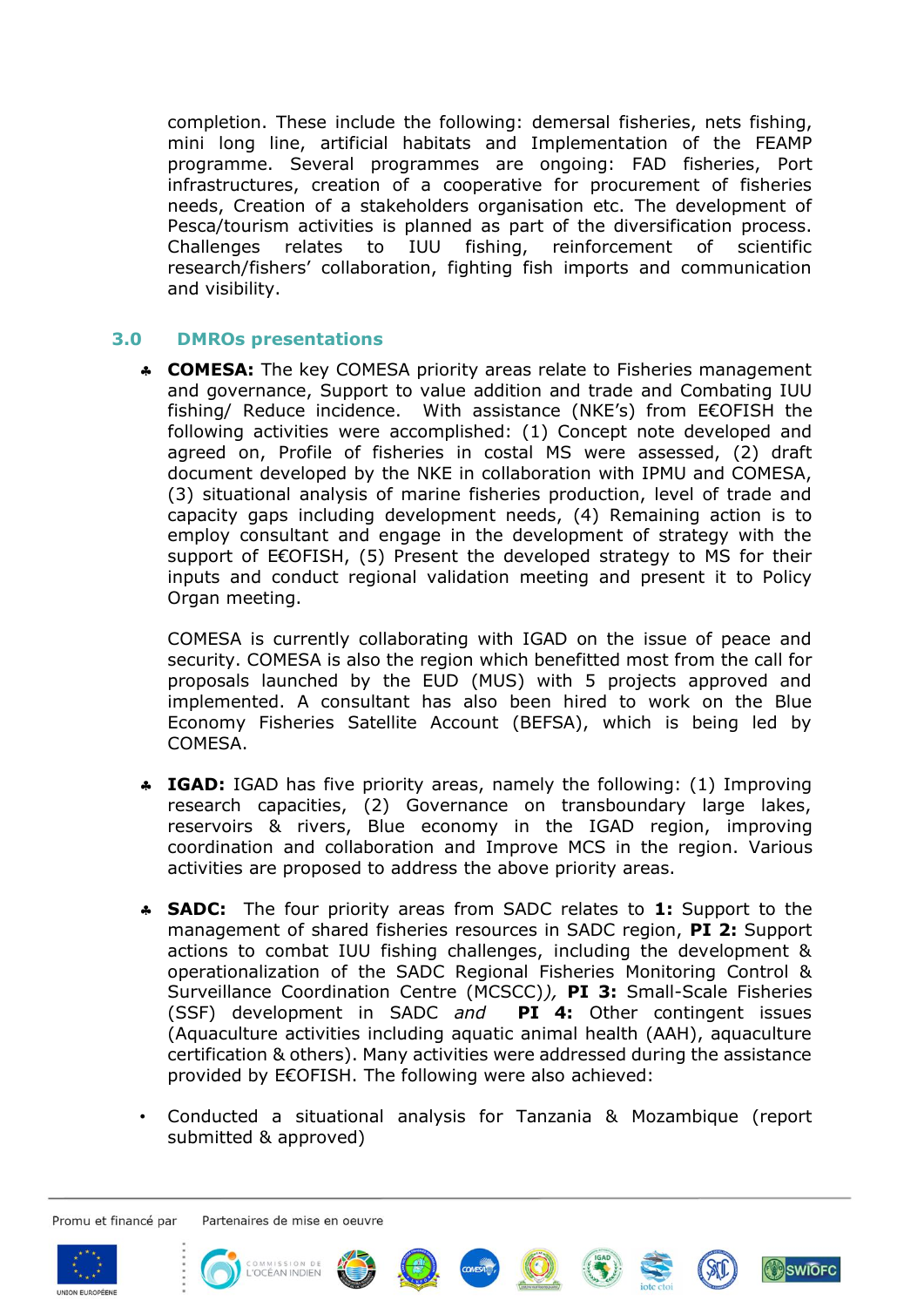- Developed a capacity needs reports (to inform next steps, follow up actions for SADC-E€OFISH Programme interventions)
- Developed survey questionnaire to assess impacts of COVID-19 pandemic to fisheries & aquaculture in SADC & implementation of measures to mitigate against these impacts
- Developed a draft publication on "Ecolabelling & certification for aquaculture sector in SADC"
- Role of NKE in achieving the above actions was instrumental as he was providing technical & logistics support to DMRO:
	- o 4 meetings of committees & 5 webinars
	- o Drafting of key meeting documents (agendas, annotated agendas, background documents, reports/records), presentations, speeches
	- o Regional Emergency Regional Task Force on EUS outbreak
	- o Other DMRO projects: SNRL aquaculture & AAH strategy alignment projects; SEWOH-SWIO MCSCC project.

The following challenges were recorded:

- COVID-19 pandemic impacted programme delivery
	- ‒ Virtual working with NKE since September 2020 slowed down implementation of key actions as it was impossible to have field missions (specific project areas)
	- ‒ Mission by NKE to DMRO only achieved late in December 2020
- Lack of direct funds for some DMRO specific actions (how to apply for support from E€OFISH IPMU?)
- Limited contract period for technical support to DMRO
	- ‒ NKE contracted/operated for only 3 months yet programme activities are medium to long-term
	- There is a need for medium to long-term contractual arrangements as DMROs require these NKE services for the duration of the E€OFISH programme

#### **4.0 Result 1 - Enhanced regional policies and institutional frameworks to secure more sustainable fisheries management to secure more sustainable fisheries management and contribute to marine biodiversity and climate resilience.**

The IPMU Fisheries Management Expert presented the progress review and work plan of result 1.

Several approved Concept Notes and Terms of Reference regarding the strategic actions were developed and finalised in consultation with the relevant stakeholders. The implementation was delayed not only because of COVID 19 but also, the complexity of the EU procedures for hiring consultants on the Marine Fisheries PE. The IPMU is examining alternative approaches to simplify and accelerate these procedures in consultation with the EUD Mauritius.

Promu et financé par













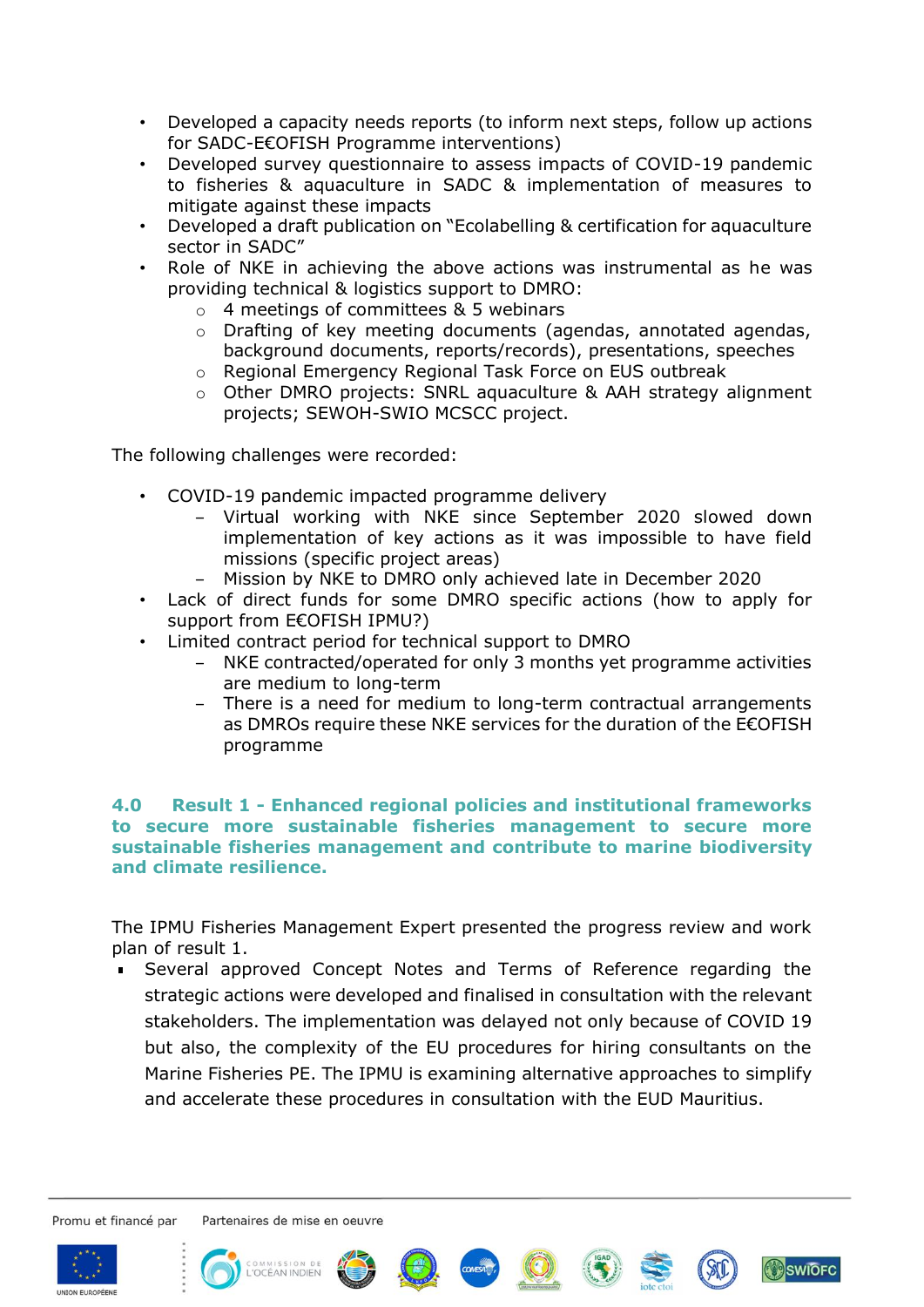- A major stride of Result 1 during this period has been the procurement of three NKE's (SA 1.4) for 60 working days each and seconded to work at SADC, COMESA and IGAD to support them is the implementation of their prioritised activities and selected cross-regional strategic actions. However, this initiative has suffered from unnecessary delay on the part of IOC. To date the recruitment process of an NKE for the IOC is still pending.
- A short-term expert has been hired to develop a platform for the operationalisation of the RCM.
- Recruitment of STE's for recreational & ornamental fisheries (Act 1.2.3/4) suffered from a lack of interest due to heavy EU procedures. Finally, NKE's will be recruited for these activities.
- Concept note was prepared for Act 1.3.2. This activity will soon be launched along with other activities under SA 1.3
- Non key experts hired under SA 1.4 has now finished their work with COMESA,  $\mathbf{E}^{\text{max}}$ IGAD and SADC tackling the priority Actions identified by the DMRO's. 7 National situational Analysis were produced for the following countries Kenya, Sudan, Djibouti, Eritrea, Somalia, Mozambique and Tanzania. These are on E€OFISH Website. Other reports have been produced, namely on IGAD MCSCC and an RFB for the horn of Africa.
- A senior consultant was hired by Incatema to work on the Blue Economy Fisheries Satellite Account (SA 1.6) for the region. Work has been initiated in February 2021. Discussions with the Mauritius Oceanographic Institute are well advanced and a decision from the board is awaited with regards to the MOI/E€OFISH collaboration on SA 1.7, climate change adaptation etc.
- E€OFISH has also been discussing with the Open University of Mauritius to set up a degree/diploma course on sustainable fisheries development and the Blue economy and an MOU will soon be signed by both parties. Collaboration of the N. Mandela University, Fish Force and other interested parties have been sought.
- The E€OFISH programme was officially launched on the 9<sup>th</sup> December 2020. The E€OFISH Technical handbook was published and shared on that occasion. A handbook on E€OFISH administrative procedures has just been completed.
- It should be pointed out that bulk of the activities of E€OFISH relates to studies and workshops. Workshops have not been tackled as yet due to the restriction on travelling, however a series of 10 webinars are planned for 2021. Most of the work done so far has been in house and expenses has been minimal.
- **The activities planned for 2021 were presented.**

Promu et financé par

Partenaires de mise en oeuvre













**SWIOFC**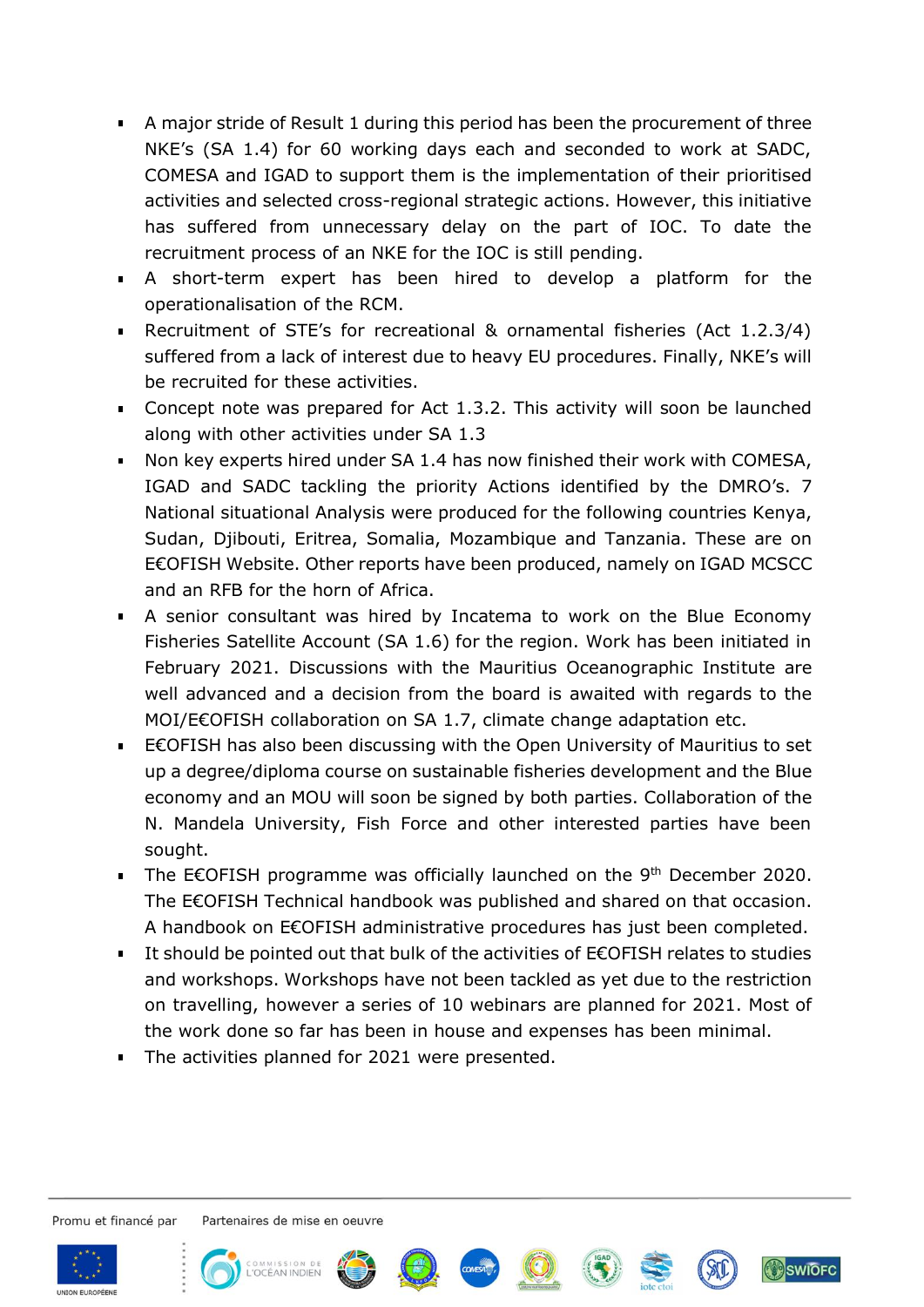## **5.0 Result 2 – Strengthening the capacity to prevent, deter and eliminate IUU fishing in the EA-SA-IO region.**

The key milestones passed, and outputs delivered during the reporting period include the following:

- \* The RCU members of the PRSP were designated and two RCU meetings were organised.
- A mobile application for sharing fisheries surveillance data among the national Fisheries Inspectors was developed by the MCS Expert.
- A regional database for the localisation of the seasonal concentration of industrial tuna fishing in the SWIO region was based on the IOTC  $5^{\circ}$  x  $5^{\circ}$ square historical catch and efforts database.
- Participation of 2 PRSP partner countries (Madagascar and Mozambique) in regional fisheries surveillance patrol organized by La Reunion/France with FEDER/INTERREG funding. The first regional mission of MSV Osiris II focused on the Southern Entrance of the Mozambique Channel and the Malagasy waters. This regional operation suffered from the fallouts of COVID 19 related restrictions and the delay in the activation of the grant contracts.
- \* `Attendance to the regional MCS meetings organized by SADC and SWIOFC Working Party on collaboration and cooperation on tuna fisheries of SWIO region.
- Closing of the old PRSP-SmartFish grant contract and the development of a new PRSP-E€OFISH grant contract.
- Launching of the Electronic Monitoring System or electronic observer project through the use of CCTV cameras onboard in all PRSP member States.
- Collaboration and coordination with other regional initiatives of Monitoring, Control and Surveillance (SCS) including SADC MCS CC, Regional Center for Maritime Information Fusion (CRFIM), SWIOFC ... and other NGOs: Global Fishing Watch, Trygg Mat Tracking (TMT).
- \* The reactivation of the Regional Coordination Unit is the first step towards the operationalisation of PRSP and due emphasis should be laid on the reactivation of the Regional VMS and StaRFISH which is a dedicated regional MCS database to inform fisheries surveillance strategic intelligence.

## **6.0 Result 3: Concrete fisheries management and governance initiatives in small-scale inland and marine fisheries supported.**

The FE/TL has worked closely with the EUD Mauritius Project Manager for the implementation of Result 3. Technical advice was provided as and when needed through the process of finalizing the grant contracts with the project awardees. An inception meeting was organized with all the 9 projects. The promoters have

Promu et financé par













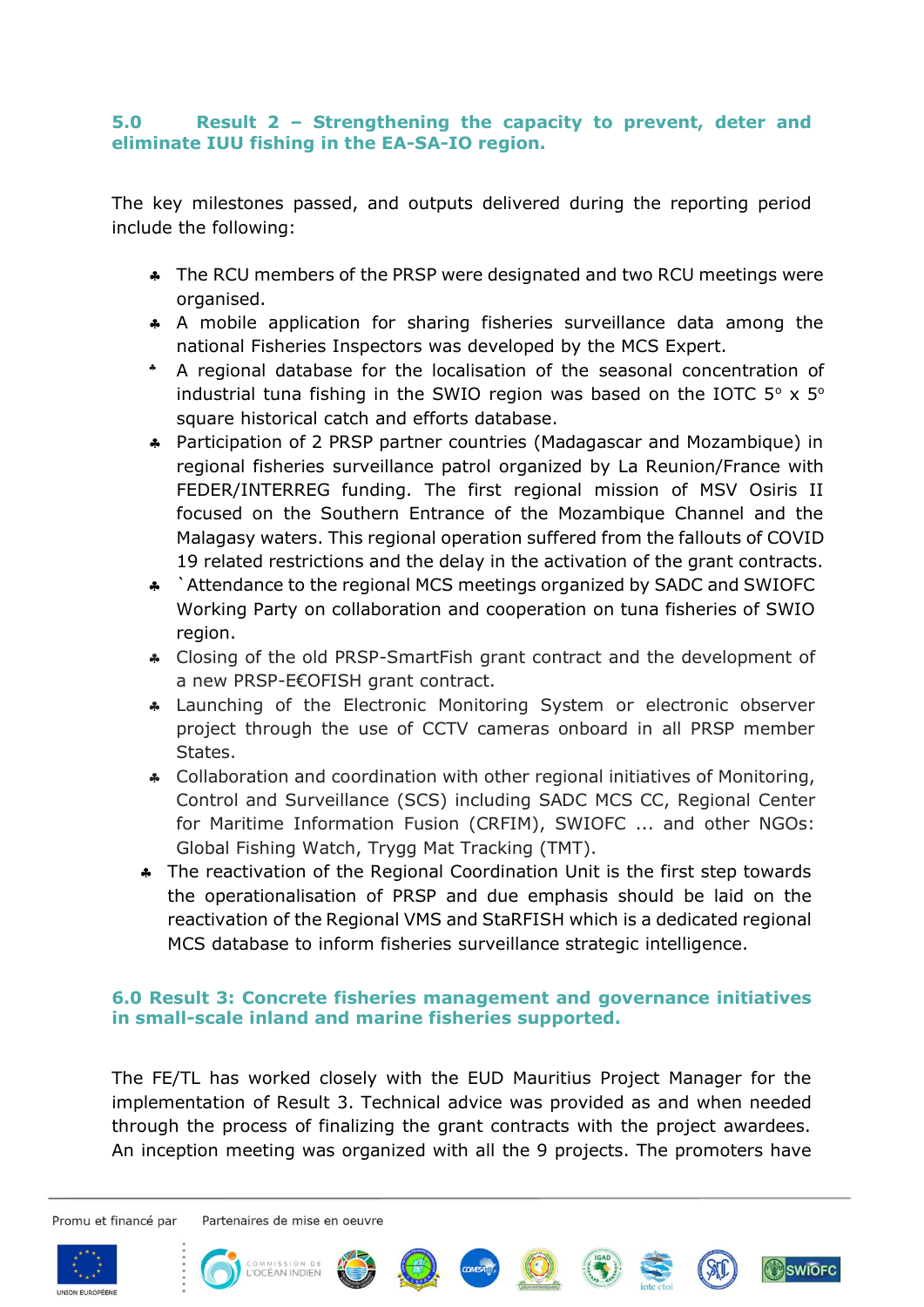been exposed to the organisational culture of E€OFISH, including its project management and governance practices that may serve as good practices for these projects. They are requested to provide a monthly update on their activities which are reviewed at the monthly IPMU meeting and they are cooperating well. Several relevant technical documents and advice were provided to them on a case-bycase basis.

These projects have shown some resilience to the COVID 19 related social and economic crises probably because of their geographic isolation. Most of them have completed the installation phase and are now rolling out their planned activities. No field visit has been undertaken. The 9 projects are: UNDP (Mauritius), C3 (Madagascar), IGAD (Djibouti), Mwambao (Zanzibar), ADPP (Mozambique), SOS Sahel (Sudan), WWF (Kenya), Action Aid (Zambia)

## **7.0 Communication & Visibility**

The status of communication activities was presented and showed that structuring activities have been prioritized so far. These improved the visibility of the Programme and made information on its implementation clearer and easily accessed. The main tools that have been developed in this context include the branding guidelines, communication strategy, website, newsletter, etc.

The following outputs were delivered:

- The branding quidelines have been approved.
- The communication strategy has been approved.
- The E€OFISH programme was officially launched.
- **Its website and Facebook account were launched.**
- **27 articles were published in the press.**
- The first two programme's quarterly newsletter were disseminated.
- Visibility materials are available to partners (banner, video, brochure, etc.).
- Draft ToR for the recruitment of service provider for C&V of E€OFISH was developed

Regarding future prospects, the efforts are currently focused on expanding and strengthening the Programme's networks. With this in mind, a call for better collaboration among stakeholders was made.

## **8.0 Information technology, and Database management.**

Promu et financé par















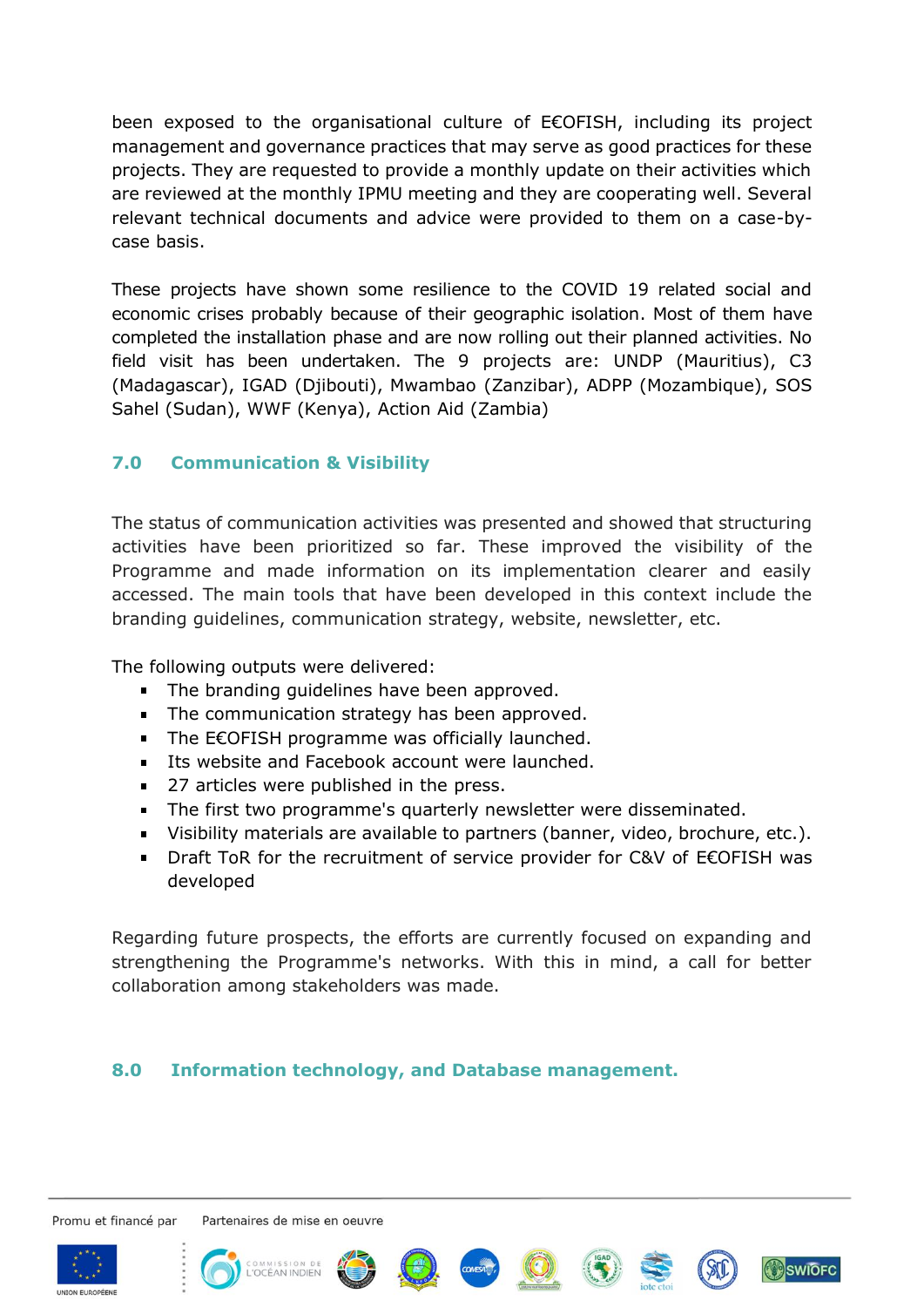The activities under this component (information technology and database management) focused on the implementation of information technology tools. The following were delivered:

- A monitoring and evaluation system for E€OFISH programme activities has been created and operationalised.
- Inventory and launch of the Regional Vessel Monitoring System (VMS) completed.
- The StarFish database has been reactivated and work is in progress on its use by countries.
- The E€OFISH programme information management and data archiving strategy is now operational.

A Regional database for the Regional Coordination Mechanism is under preparation and will soon be launched.

## **9.0 Administration and Finance**

A quick presentation was made with respect to Administration and Finance. It was pointed out that due to the COVID pandemic, implementation of various activities was delayed and thus expenses have been minimal. Most of the preparatory work were done in house rather than hiring STE's.

Promu et financé par

















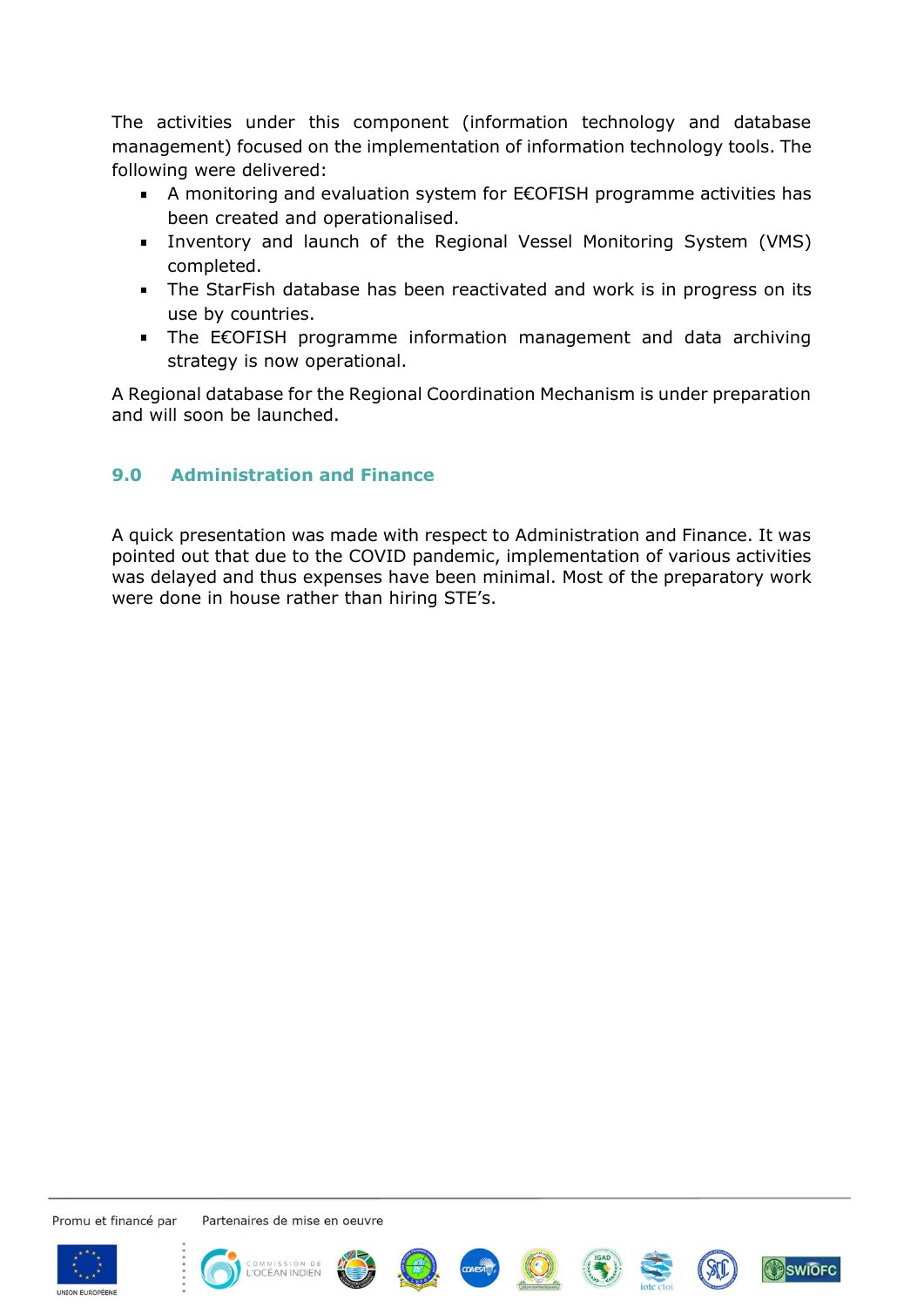## **ANNEX 1:** Agenda

# **1 st ECOFISH PROGRAMME SUB REGIONAL STEERING COMMITTEE**

Virtual Meeting - March 2nd, 2021 organized by Ecofish IPMU

| <b>OPENING CEREMONY</b> |                                                                       |               |  |  |  |  |
|-------------------------|-----------------------------------------------------------------------|---------------|--|--|--|--|
| <b>TIME</b>             | <b>AGENDA ITEM</b>                                                    | <b>ACTORS</b> |  |  |  |  |
| 09.30                   | Registration                                                          | Secretariat   |  |  |  |  |
| 10.00                   | Welcome remarks                                                       | MC (AR)       |  |  |  |  |
| 10.05                   | Opening remarks - IOC Representative                                  | IOC           |  |  |  |  |
| 10.10                   | Nomination of Session Chair / House Keeping and<br>Approval of Agenda | IOC.          |  |  |  |  |

| <b>SETTING THE SCENE</b>                                                          |                                                      |            |  |  |  |  |
|-----------------------------------------------------------------------------------|------------------------------------------------------|------------|--|--|--|--|
| 10.15                                                                             | <b>Overview of the Ecofish Programme</b>             | SS/IPMU    |  |  |  |  |
|                                                                                   |                                                      |            |  |  |  |  |
|                                                                                   | <b>MARINE FISHERIES PROFILE OF PARTNER COUNTRIES</b> |            |  |  |  |  |
| 10.30                                                                             | <b>Comoros</b>                                       | <b>NFP</b> |  |  |  |  |
| 10.40                                                                             | <b>Djibouti</b>                                      | <b>NFP</b> |  |  |  |  |
| 10.50                                                                             | <b>Eritrea</b>                                       | <b>NFP</b> |  |  |  |  |
| 11.00                                                                             | <b>Kenya</b>                                         | <b>NFP</b> |  |  |  |  |
| 11.10                                                                             | <b>Madagascar</b>                                    | <b>NFP</b> |  |  |  |  |
| 11.20                                                                             | <b>Mauritius</b>                                     | <b>NFP</b> |  |  |  |  |
| 11.30                                                                             | <b>Mozambique</b>                                    | <b>NFP</b> |  |  |  |  |
| 11.40                                                                             | <b>Seychelles</b>                                    | <b>NFP</b> |  |  |  |  |
| 11.50                                                                             | <b>Somalia</b>                                       | <b>NFP</b> |  |  |  |  |
| 12.00                                                                             | <b>Sudan</b>                                         | <b>NFP</b> |  |  |  |  |
| 12.10                                                                             | <b>Tanzania</b>                                      | <b>NFP</b> |  |  |  |  |
| 12.20                                                                             | <b>Reunion Island / France</b>                       | <b>NFP</b> |  |  |  |  |
| 12.30                                                                             | <b>O&amp;A</b>                                       |            |  |  |  |  |
|                                                                                   | <b>DMRO ECOFISH PRIORITY INTERVENTIONS</b>           |            |  |  |  |  |
| 12.40                                                                             | <b>COMESA</b>                                        | <b>FP</b>  |  |  |  |  |
| 12.50                                                                             | <b>IGAD</b>                                          | <b>FP</b>  |  |  |  |  |
| 13.00                                                                             | <b>SADC</b>                                          | <b>FP</b>  |  |  |  |  |
| 13.10                                                                             | <b>Q&amp;A</b>                                       |            |  |  |  |  |
| <b>LUNCH BREAK</b>                                                                |                                                      |            |  |  |  |  |
| <b>WORKPLAN 3 - MARINE FISHERIES OF THE EA SA IO IMPLEMENTED BY</b><br><b>IOC</b> |                                                      |            |  |  |  |  |
| 14.10                                                                             | <b>Result 1: Enhanced Policy &amp; Governance</b>    | HS/SS      |  |  |  |  |
|                                                                                   | Progress Review 2020/21                              |            |  |  |  |  |
|                                                                                   | <b>Work Plan 2021/22</b>                             |            |  |  |  |  |

Promu et financé par











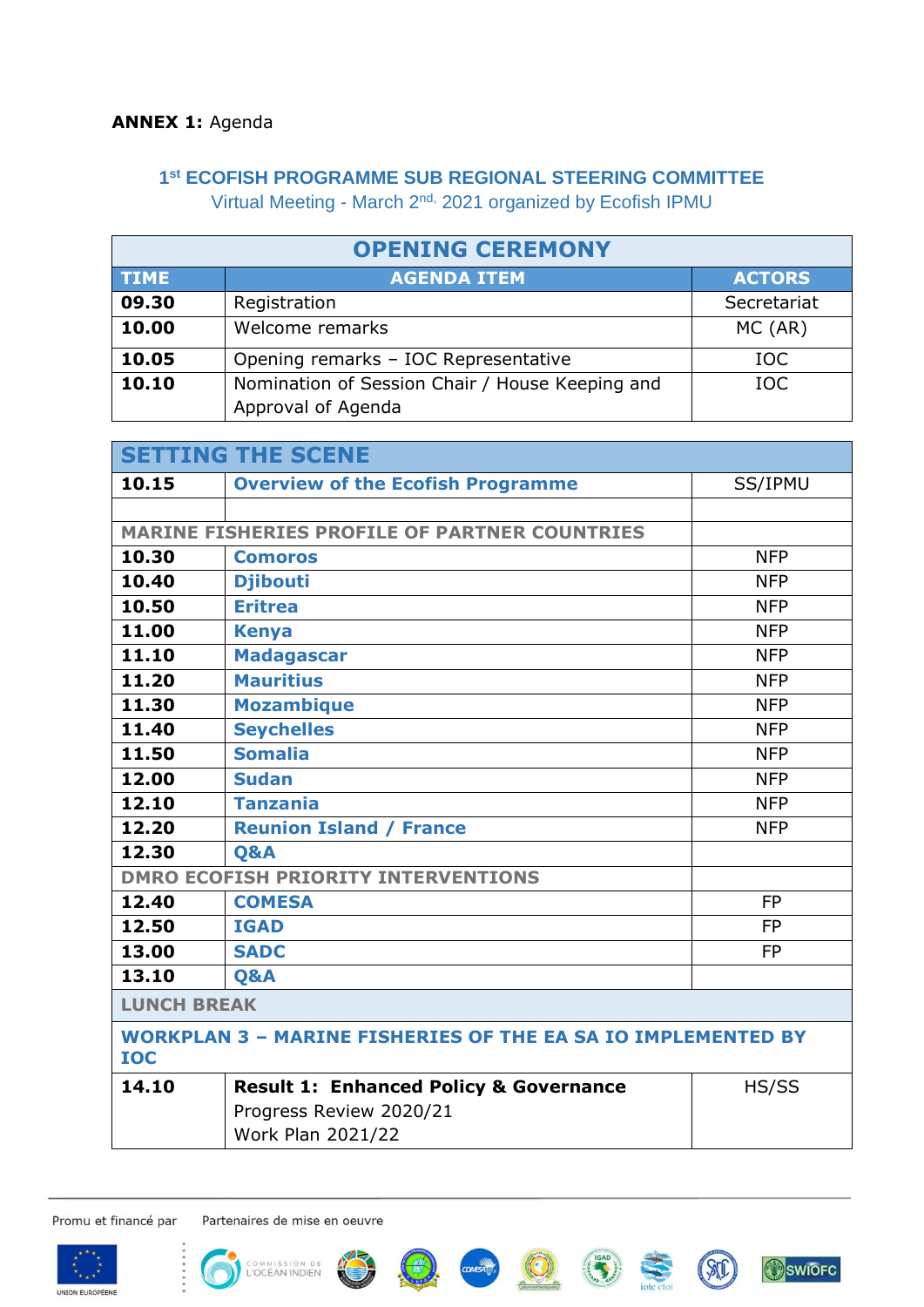| 14.20 | Ecopêche-IO Project / FEDER-INTERREG (LA<br>FRF/REU)                                                                | RL/SS      |
|-------|---------------------------------------------------------------------------------------------------------------------|------------|
|       | <b>Overview and Action Plan</b>                                                                                     |            |
| 14.30 | <b>Result 2: Strengthened MCS Capacities</b>                                                                        | TR/JT      |
|       | Progress Review 2020/21                                                                                             |            |
|       | Work Plan 2021/22                                                                                                   |            |
| 14.40 | <b>IOC Regional Fisheries Surveillance Plan</b><br>(PRSP)                                                           | TR/TL      |
|       | <b>Status Report</b>                                                                                                |            |
| 14.50 | <b>ADMINSTRATION AND FINANCE</b>                                                                                    | RI/GS      |
| 15.00 | <b>Q &amp; A</b>                                                                                                    | <b>ALL</b> |
|       | <b>CROSS-CUTTING TOPICS</b>                                                                                         |            |
| 15.10 | Work Plan 4 (CALL FOR PROPOSALS) - 5 Marine<br><b>SSF Projects</b>                                                  | MB/SS      |
| 15.20 | <b>Work Plan 5</b> - Technical Assistance, Grant<br>Management, Service Contracts, NKE's (Managed<br>by EUD - MUS). | <b>MB</b>  |
| 15.30 | <b>Communication and Visibility</b>                                                                                 | AR/SC      |
| 15.40 | Q&A                                                                                                                 |            |
| 15.50 | <b>AOB</b>                                                                                                          |            |
| 16.00 | <b>SUMMING UP</b>                                                                                                   |            |
| 16.15 | <b>CLOSING REMARKS</b>                                                                                              |            |
|       | <b>END OF MEETING</b>                                                                                               |            |

Promu et financé par















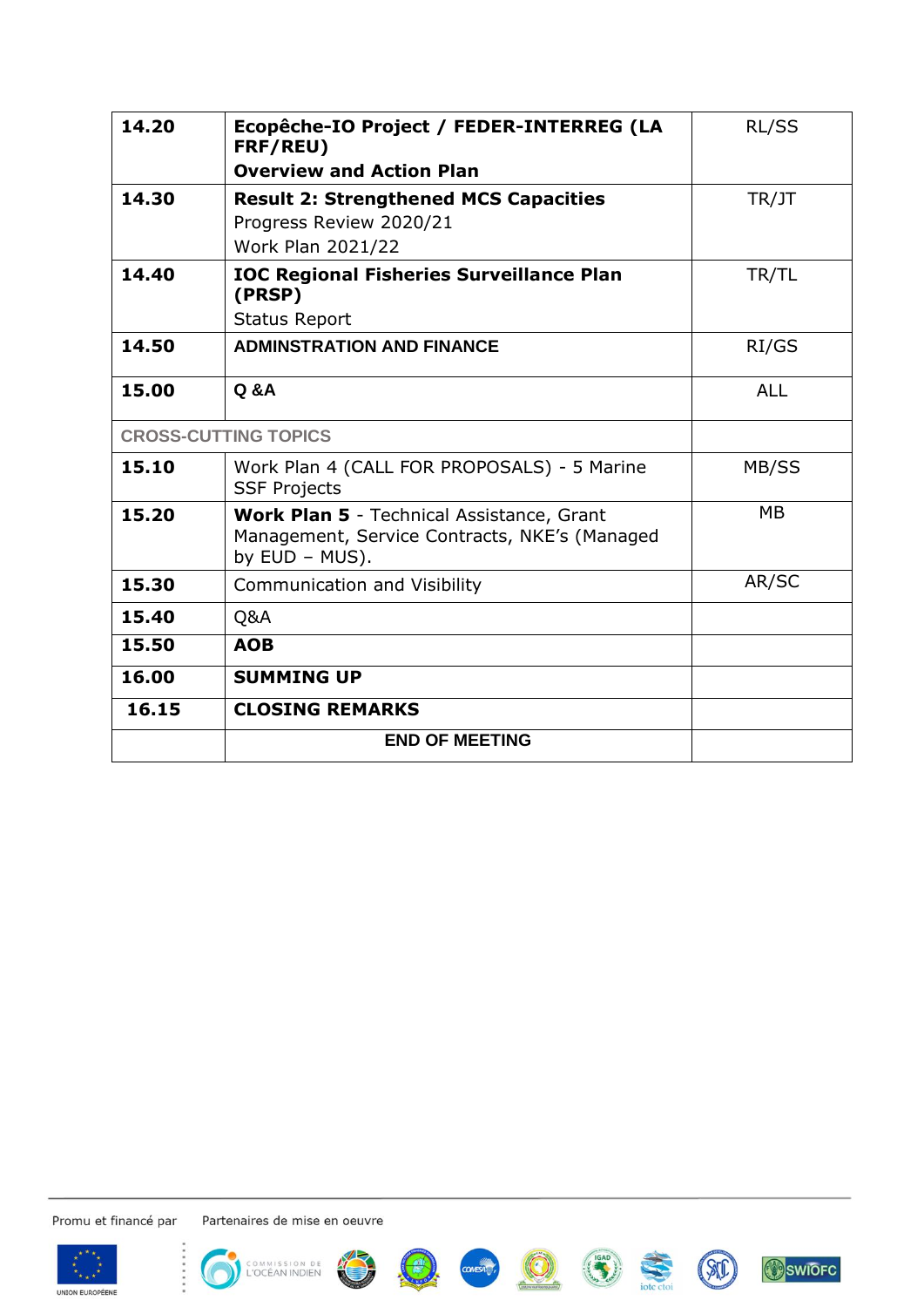## **Annex 2 :** On site attendance



#### **ATTENDANCE**





Tuesday 1st March, 2021

#### IOC, 4<sup>th</sup> Floor, conference room- Ebène, Mauritius

| No.            | Company                | Name                 | <b>Function</b>                                                 | Direct - Email                              | <b>Signature</b> |
|----------------|------------------------|----------------------|-----------------------------------------------------------------|---------------------------------------------|------------------|
| $\mathbf 1$    | <b>EUD</b>             | <b>Madev Balloo</b>  | <b>Project Manager</b>                                          | madev.balloo@eeas.europa.eu                 |                  |
| $\overline{2}$ | IOC                    | Marc Maminiaina      | Chargee de mission-DI-3                                         | marc.maminiaina@coi-ioc.org                 |                  |
| 3              | Incatema               | Sunil Sweenarain     | <b>Technical Coordinator</b>                                    | ecofish.tat.sunil@incatemaconsulting.es     | Wegners          |
| 4              | IOC                    | Vicky Cushmajee      | Admin & Finance Director                                        | vicky.cushmajee@coi-ioc.org                 |                  |
| 5              | IOC                    | Satish Hanoomanjee   | <b>Fisheries Management</b><br>expert                           | satish.hanoomanjee@coi-ioc.org              |                  |
| 6              | Incatema               | Andry Rasoanindrainy | <b>Communication Expert</b>                                     | ecofish.tat.andry@incatemaconsulting.es     |                  |
| $\overline{7}$ | IOC-<br><b>ECOFISH</b> | Rudy Girish Ittoo    | Accountant                                                      | rudy.ittoo@coi-ioc.org                      |                  |
| 8              | IOC-<br><b>ECOFISH</b> | Geraldine Sylva      | <b>Assistant Accountant</b>                                     | Geraldine.s@coi-ioc.org                     |                  |
| 9              | IOC-<br><b>ECOFISH</b> | <b>Shirley Chan</b>  | <b>Assistant Communication &amp;</b><br><b>Graphic Designer</b> | shirley.chan@coi-ioc.org                    |                  |
| 10             | IOC-<br><b>ECOFISH</b> | Kim Lau You Hin      | <b>Project Assistant</b>                                        | ecofish.tat.assistant@incatemaconsulting.es | Kfaught Hin      |
| $11\,$         | IOC-<br><b>ECOFISH</b> | Mmadi Said           | Informaticien                                                   | said.ali@coi-ioc.org                        |                  |

Promu et financé par











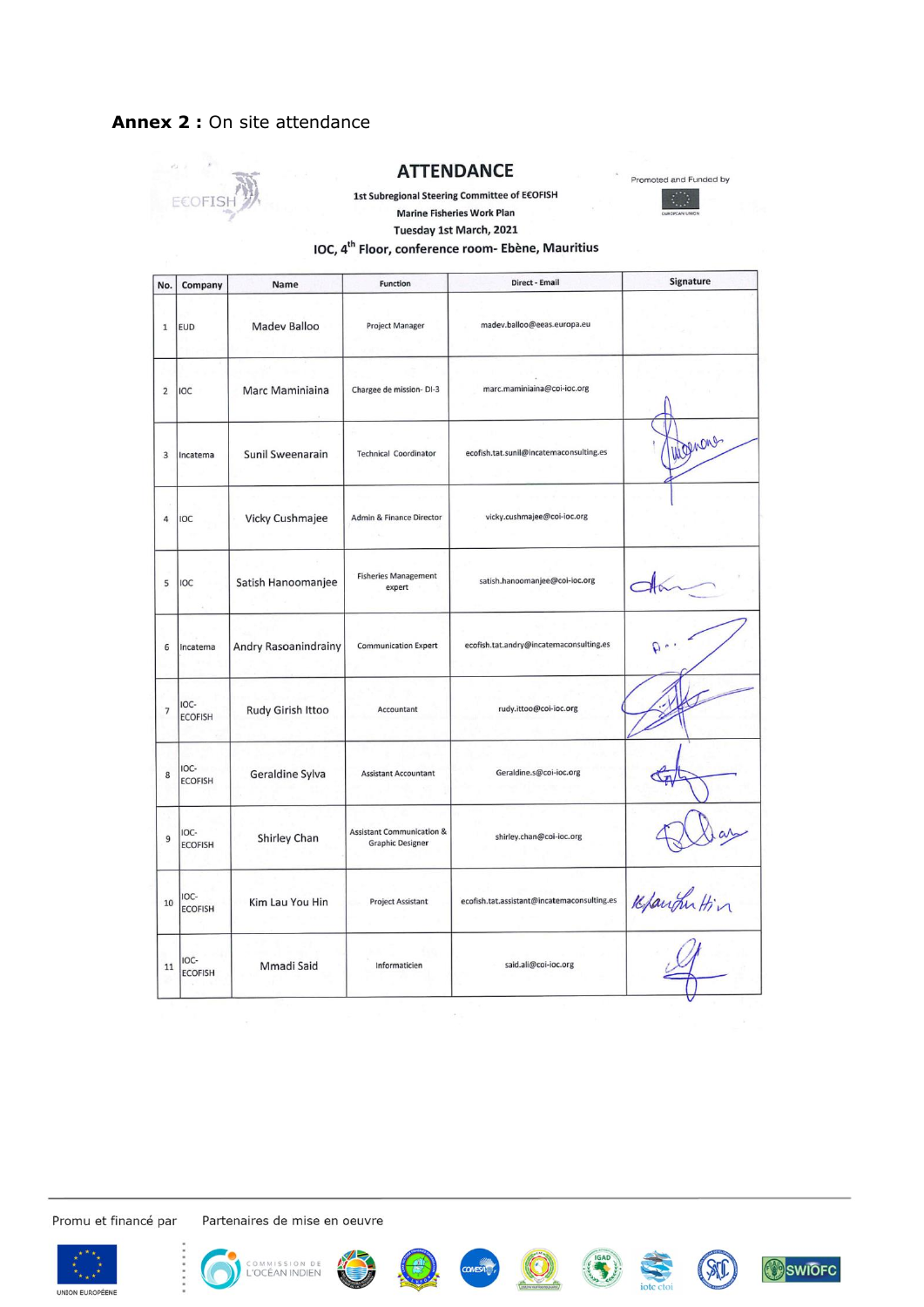

#### **ATTENDANCE**



1st Subregional Steering Committee of E€OFISH **Marine Fisheries Work Plan** 

Tuesday 1st March, 2021

# IOC, 4<sup>th</sup> Floor, conference room- Ebène, Mauritius

| IOC-<br><b>ECOFISH</b><br>IOC-<br><b>ECOFISH</b><br><b>NFP</b><br>DirFish<br>7 AMPS | Tiana Randriambola<br>Claudia Laguette<br>Meera Koonjul<br><b>Devanand Norungee</b><br>Mervyn Palan | <b>MCS Assistant</b><br><b>Administrative Assistant</b><br>NFP (mauritius)<br><b>Director of Fisheries</b> | tiana.randriambola@coi-ioc.org<br>claudia.laguette@coi-ioc.org<br>mkoonjul@govmu.org<br>blueconomy@govmu.org |  |
|-------------------------------------------------------------------------------------|-----------------------------------------------------------------------------------------------------|------------------------------------------------------------------------------------------------------------|--------------------------------------------------------------------------------------------------------------|--|
|                                                                                     |                                                                                                     |                                                                                                            |                                                                                                              |  |
|                                                                                     |                                                                                                     |                                                                                                            |                                                                                                              |  |
|                                                                                     |                                                                                                     |                                                                                                            |                                                                                                              |  |
|                                                                                     |                                                                                                     |                                                                                                            |                                                                                                              |  |
|                                                                                     |                                                                                                     |                                                                                                            |                                                                                                              |  |
| 7 AMPS                                                                              | Raj Ragoonath                                                                                       |                                                                                                            | rajragooggmuil.com/12                                                                                        |  |
| 7 AMPS                                                                              | Kervin Kathapermal                                                                                  |                                                                                                            | kathopermol.kerwin@<br>gmol.com                                                                              |  |
| 7 AMPS                                                                              | <b>Brayen Armoogum</b>                                                                              | $\mathbf{r} = \mathbf{r} + \mathbf{r}$ , $\mathbf{r} = \mathbf{r}$                                         |                                                                                                              |  |
| 7 AMPS                                                                              | Pada<br>PauluYip Tong                                                                               | Interpretor                                                                                                |                                                                                                              |  |
| 7 AMPS                                                                              | Ashwin Hulman                                                                                       | Interpretor                                                                                                | ashwin_hulman@<br>Yahoo. co.uk                                                                               |  |
|                                                                                     |                                                                                                     | Shakeon<br>22 7 AMFs                                                                                       |                                                                                                              |  |

Promu et financé par















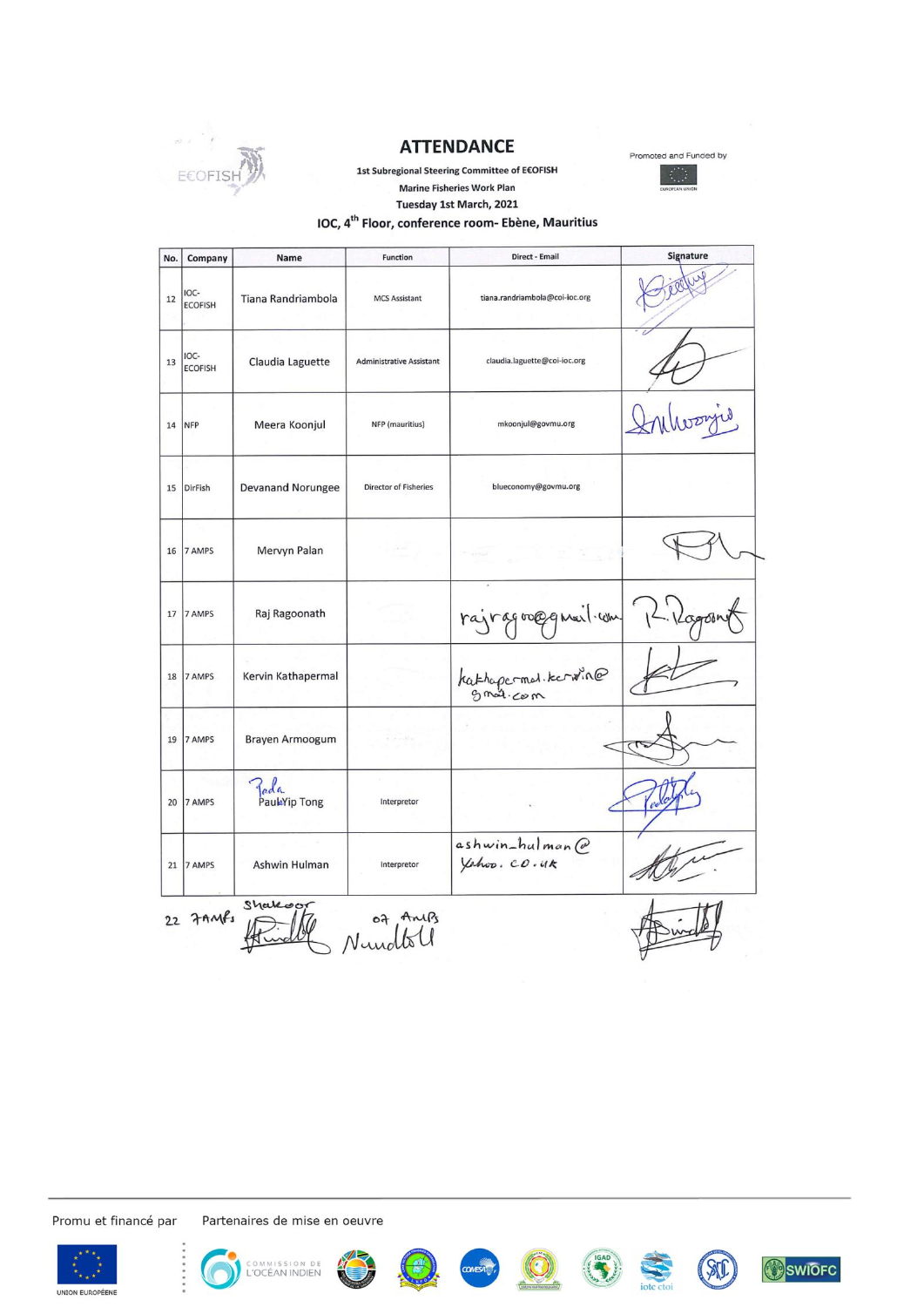## **Annex 3 : online attendance**

|                      |                              | Registration  | Approval      |           |                             |                             | Country/Region   |
|----------------------|------------------------------|---------------|---------------|-----------|-----------------------------|-----------------------------|------------------|
| <b>Last Name</b>     | Email                        | <b>Time</b>   | <b>Status</b> | C/Reg     | Organization                | <b>Job Title</b>            | <b>Name</b>      |
|                      |                              |               |               |           |                             | Senior Fisheries and        |                  |
| Mamo                 | ymamo@comesa.com             | 3/2/21 10:57  | approved      | ZM        | <b>COMESA</b>               | Livestock Officer           | Zambia           |
| Dresilign            | Eshete.Dejen@igad.int        | 3/2/21 9:56   | approved      | <b>DJ</b> | <b>IGAD</b>                 | Programe Manager            | Djibouti         |
|                      |                              |               |               |           |                             | <b>Deputy Executive</b>     |                  |
| Taabu-Munyaho        | ataabum@lvfo.org             | 2/26/21 17:45 | approved      | GB        | $EAC - LVFO$                | Secretary                   | United Kingdom   |
|                      | Brayen08@yahoo.com           | 3/2/21 11:35  | approved      | MU        | 7amps                       | Tech                        | <b>Mauritius</b> |
| Kundu                | rodkundu@yahoo.com           | 3/1/21 11:01  | approved      | KE        | Government                  | <b>Deputy Director</b>      | Kenya            |
|                      |                              |               |               |           |                             | Assistant of the            |                  |
| Pivetta              | thibault.pivetta@siofa.org   | 3/2/219:01    | approved      | <b>FR</b> | APSOI/ SIOFA                | Secretariat                 | France           |
|                      |                              |               |               |           | EU Delegation in            |                             |                  |
| <b>BALLOO</b>        | madev.balloo@eeas.europa.eu  | 3/2/219:41    | approved      | MU        | Mauritius                   | Project Manager             | Mauritius        |
|                      |                              |               |               |           | Direction de la             |                             |                  |
| <b>DARAR DJIBRIL</b> | djidarar@hotmail.com         | 3/2/219:55    | approved      | <b>DJ</b> | Pêche                       | Directeur de la Pêche       | Djibouti         |
|                      |                              |               |               |           |                             |                             | United States of |
| Thabiti Soudjay      | thabitik@yahoo.fr            | 2/26/21 15:08 | approved      | <b>US</b> | <b>DGRH</b>                 | <b>Point Focal National</b> | America          |
|                      |                              |               |               |           |                             | Administrative              |                  |
| Laguette             | claudia.laguette@coi ioc.org | 3/2/21 9:34   | approved      | MU        | <b>ECOFISH</b>              | Assistant                   | <b>Mauritius</b> |
|                      |                              |               |               |           | Ministry of Blue            |                             |                  |
|                      |                              |               |               |           | Economy, Marine             |                             |                  |
|                      |                              |               |               |           | Resources,<br>Fisheries and | <b>Assistant Director</b>   |                  |
| Koonjul              | mkoonjul@govmu.org           | 3/1/216:14    | approved      | MU        | Shipping                    | (Fisheries)                 | <b>Mauritius</b> |
|                      |                              |               |               |           |                             | <b>Chief of Fisheries</b>   |                  |
|                      |                              |               |               |           |                             | Monitoring                  |                  |
| Sitoe                | ssitoe3@gmail.com            | 3/2/21 10:35  | approved      | MZ        | <b>ADNAP</b>                | Department                  | Mozambique       |
|                      |                              |               |               |           |                             |                             | United States of |
| Osman                | aosman.MFMR@gmail.com        | 3/2/21 10:44  | approved      | <b>US</b> | FGS                         | <b>Deputy Focal Point</b>   | America          |
| Taabu-Munyaho        | ataabum@yahoo.com            | 3/2/21 13:20  | approved      | UG        | <b>EAC LVFO</b>             | <b>DES</b>                  | Uganda           |
|                      |                              |               |               |           | Ministry of animal          |                             |                  |
| <b>Babiker</b>       | randah1@live.com             | 2/27/21 23:52 | approved      | SD        | Resources                   | First fish inspectors       | Sudan            |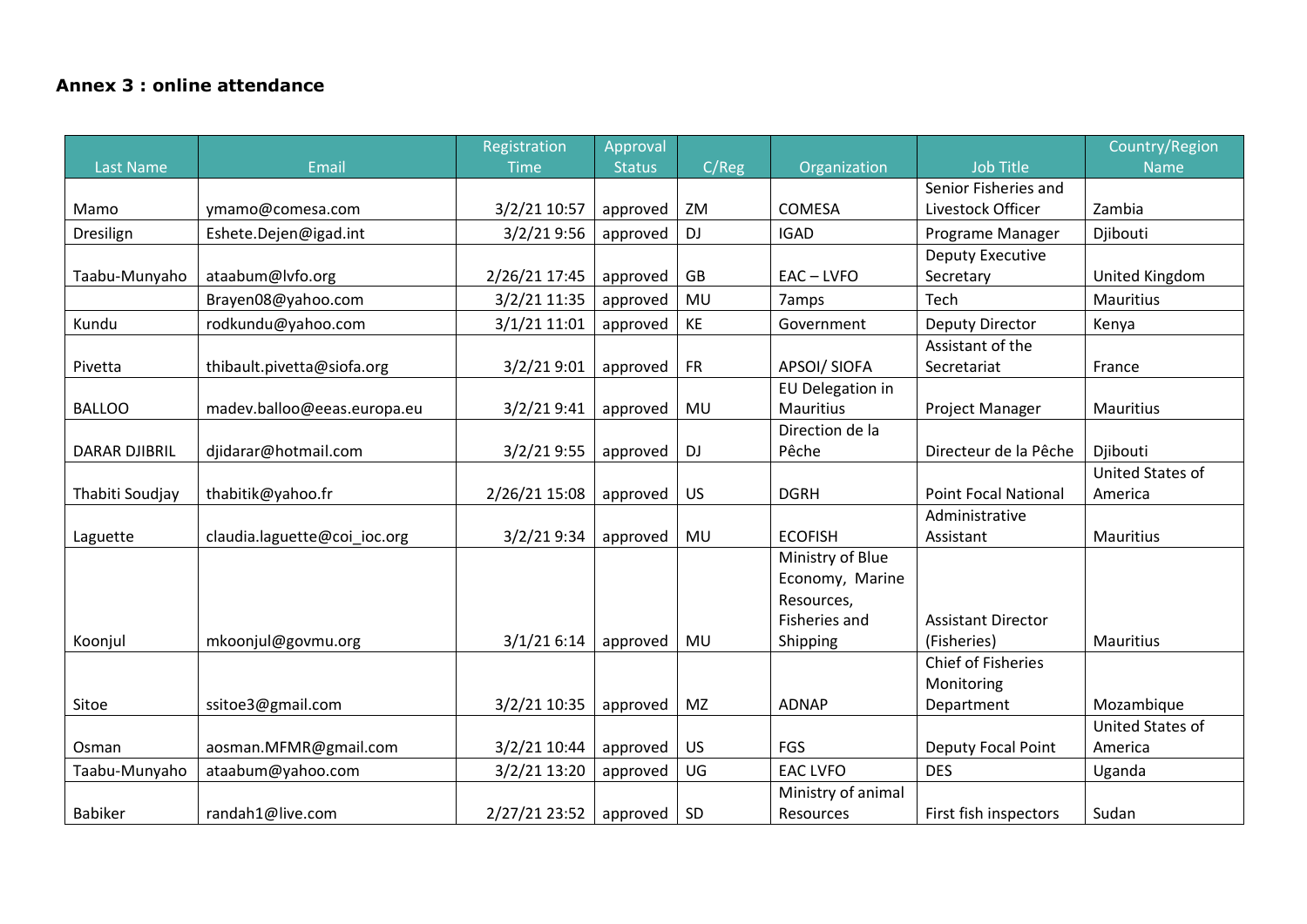| hulman         | ashwin hulman@yahoo.co.uk        | 3/2/219:43    | approved | MU        | Self                       | interpreter                        | Mauritius        |
|----------------|----------------------------------|---------------|----------|-----------|----------------------------|------------------------------------|------------------|
| RANDRIAMBOLA   | trce2708@gmail.com               | 3/2/21 10:03  | approved | MG        | <b>E€OFISH PROJECT</b>     | <b>MCS Officer</b>                 | Madagascar       |
| chan           | shirley.chan@coi-ioc.org         | 3/2/21 9:07   | approved | MU        | Coi                        | graphic designer                   | Mauritius        |
|                |                                  |               |          |           | Ministry Of                |                                    |                  |
| Abdullahi      | mr.badrudiin@gmail.com           | 3/2/21 10:09  | approved | SO        | Fisheries                  | <b>NFP</b>                         | Somalia          |
|                |                                  |               |          |           |                            | <b>Head of Unit Coast</b>          |                  |
|                |                                  |               |          |           |                            | Guard and                          |                  |
|                |                                  |               |          |           |                            | International                      |                  |
| Galache        | pedro.galache@efca.europa.eu     | 3/2/219:47    | approved | <b>ES</b> | <b>EFCA</b>                | Programmes                         | Spain            |
| SAID           | said.ali@coi-ioc.org             | 3/2/21 10:04  | approved | MU        | IOC-Ecofish                | $\mathsf{I}\mathsf{T}$             | Mauritius        |
|                | ecofish.tat.assistant@incatemaco |               |          |           |                            |                                    |                  |
| Hin            | nsulting.es                      | 3/2/219:41    | approved | MU        | <b>ECOFISH</b>             | Office Assistant                   | <b>Mauritius</b> |
| Laguette       | claudia.laguette@coi-ioc.org     | 2/19/21 13:26 | approved |           |                            |                                    |                  |
|                | ecofish.tat.andry@incatemaconsu  |               |          |           |                            |                                    |                  |
|                | lting.es                         | 2/19/21 13:31 | approved |           |                            |                                    |                  |
| <b>MAPFUMO</b> | blessing@hempelco.com            | 3/1/21 10:06  | approved | ZW        | SADC                       | <b>NKE</b>                         | Zimbabwe         |
| Hibon          | nhibon@crpmem.re                 | 3/2/21 9:24   | approved | <b>FR</b> | CRPMEM                     | Secrétaire général                 | France           |
|                | mervyn@sevenamps.com             | 2/19/21 13:26 | approved | MU        | 07amps                     | interpreter                        | <b>Mauritius</b> |
|                |                                  |               |          |           |                            | <b>Technical Advisor-</b>          | United States of |
| Hlatshwayo     | mhlatshwayo@sadc.int             | 3/2/21 10:24  | approved | <b>US</b> | SADC                       | Fisheries                          | America          |
|                |                                  |               |          |           | Indian Ocean Tuna          |                                    |                  |
| Domingue       | Gerard.Domingue@fao.org          | 3/2/21 9:34   | approved | SC        | Commission                 | <b>Compliance Manager</b>          | Seychelles       |
|                |                                  |               |          |           | <b>STATE</b>               |                                    |                  |
|                |                                  |               |          |           | <b>DEPARTMENT FOR</b>      |                                    |                  |
|                |                                  |               |          |           | <b>FISHERIES</b>           |                                    |                  |
|                |                                  |               |          |           | AQUACULTURE                | PRINCIPAL FISHERIES                |                  |
| Mwandikwa      |                                  |               |          | KE        | AND BLUE<br><b>ECONOMY</b> | AND BLUE ECONOMY<br><b>OFFICER</b> |                  |
|                | kimwand@yahoo.com                | 3/1/21 17:05  | approved |           | Autorité du lac            |                                    | Kenya            |
| Tusanga        | sylvaintusanga@yahoo.fr          | 3/2/219:36    | approved | BI        | Tanganyika                 | Directeur Exécutif                 | Burundi          |
|                |                                  |               |          |           | <b>LAKE VICTORIA</b>       | <b>DIRECTOR FISHERIES</b>          |                  |
|                |                                  |               |          |           | <b>FISHERIES</b>           | <b>MANAGEMENT AND</b>              |                  |
| EDWARD         | erukuunya@lvfo.org               | 2/26/21 17:25 | approved | UG        | ORGANISATION               | DEVELOPMENT                        | Uganda           |